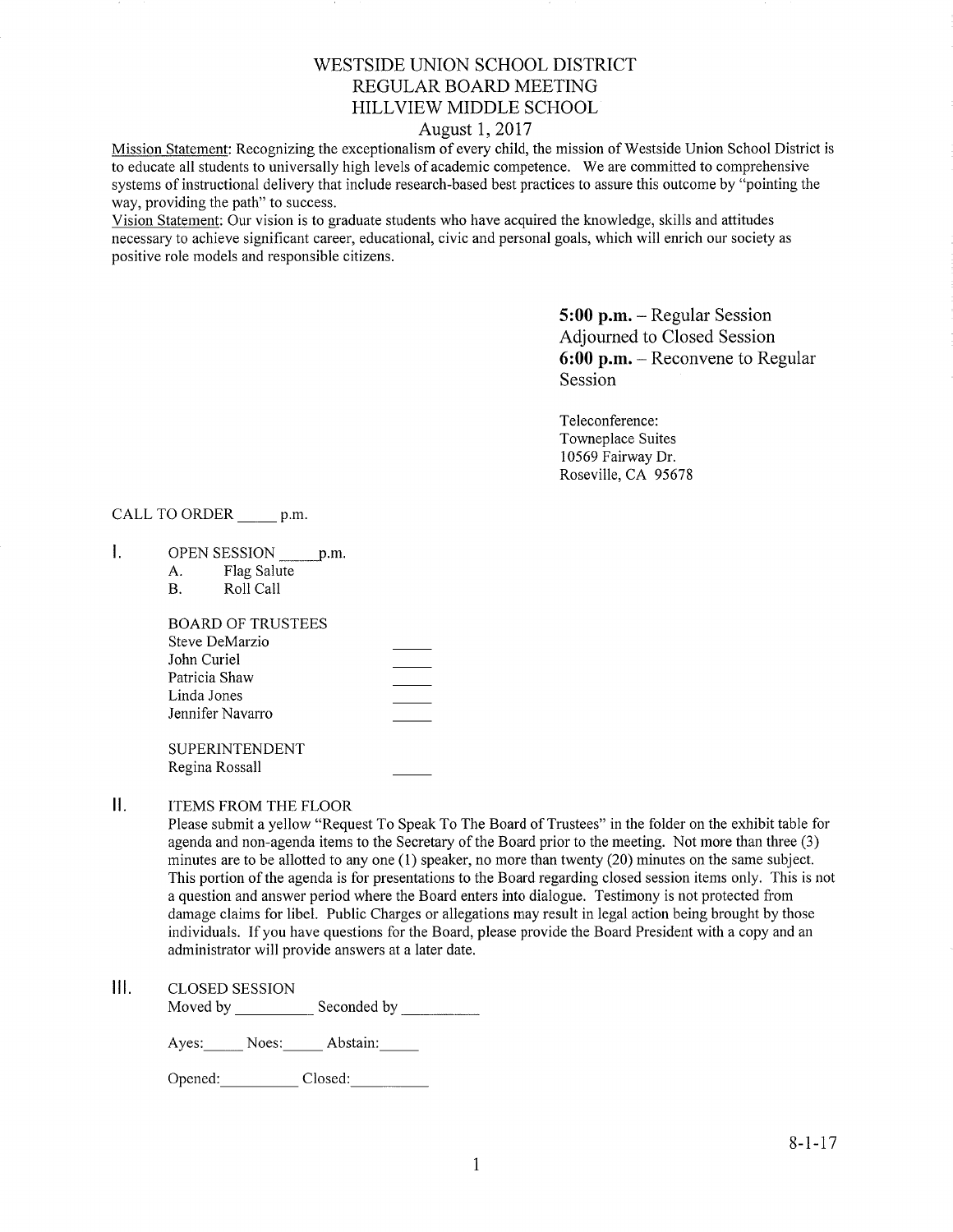- a. Conference with Labor Negotiators (Gov't. Code \$54957.6)
- b. Existing/Anticipated/Pending Litigation (Gov't Code \$54956.9)
- c. Conference with Real Property Negotiator
- d. Public Employee Discipline/Dismissal/Release/Appointment (Gov't Code \$54957)
- e. Pupil Personnel (Ed Code 35146 and 48918)
- f. Threat to Public Services or Facilities (Gov't Code \$54957)
- IV RECONVENE TO OPEN SESSION AT p.m.
- V. REPORT OF CLOSED SESSION ACTION
- VI PRESENTATIONS
	-
	- A. Management Service Pins for 2016<br>B. Bond Refunding Opportunities Dale Scott

#### vil HEAzuNG SESSION/STAFF REPORTS

- A. Board Comments
- **B.** Staff Reports
	- 1. Assistant Superintendent Administrative Services
	- 2. Assistant Superintendent Educational Services
	- 3. Deputy Superintendent
	- 4. Superintendent

#### vilt PERSONAL APPEARANCES

- A. Westside Union Teachers Association Representatives
- B. California School Employees Association Representatives
- 
- C. Parent Teacher Association Representatives D. West Antelope Valley Educational Foundation Representatives
- $IX.$ ITEMS FROM THE FLOOR

Please submit a yellow "Request To Speak To The Board of Trustees" in the folder on the exhibit table for agenda and non-agenda items to the Secretary of the Board prior to the meeting. Not more than three (3) minutes are to be allotted to any one (l) speaker, no more than twenty (20) minutes on the same subject. This is not a question and answer period where the Board enters into dialogue. Testimony is not protected from damage claims for libel. Public Charges or allegations may result in legal action being brought by those individuals. If you have questions for the Board, please provide the Board President with a copy and an administrator will provide answers at a later date.

- PUBLIC HEARING None X.
- XI. BUSINESS SESSION
	- A. Organizational/Governance
		- 1. Agenda 11. aastal 11. aastal 11. aastal 11. aastal 11. aastal 11. aastal 11. aastal 11. aastal 11. aastal 1

Moved by Seconded by Seconded by Seconded by Seconded by Seconded by Seconded by Seconded by Seconded by Seconded by Seconded by Seconded by Seconded by Seconded by Seconded by Seconded by Seconded by Seconded by Seconded

To approve the Agenda of the Regular Meeting of August 1,2017

Ayes: Noes: Abstain:

Goal #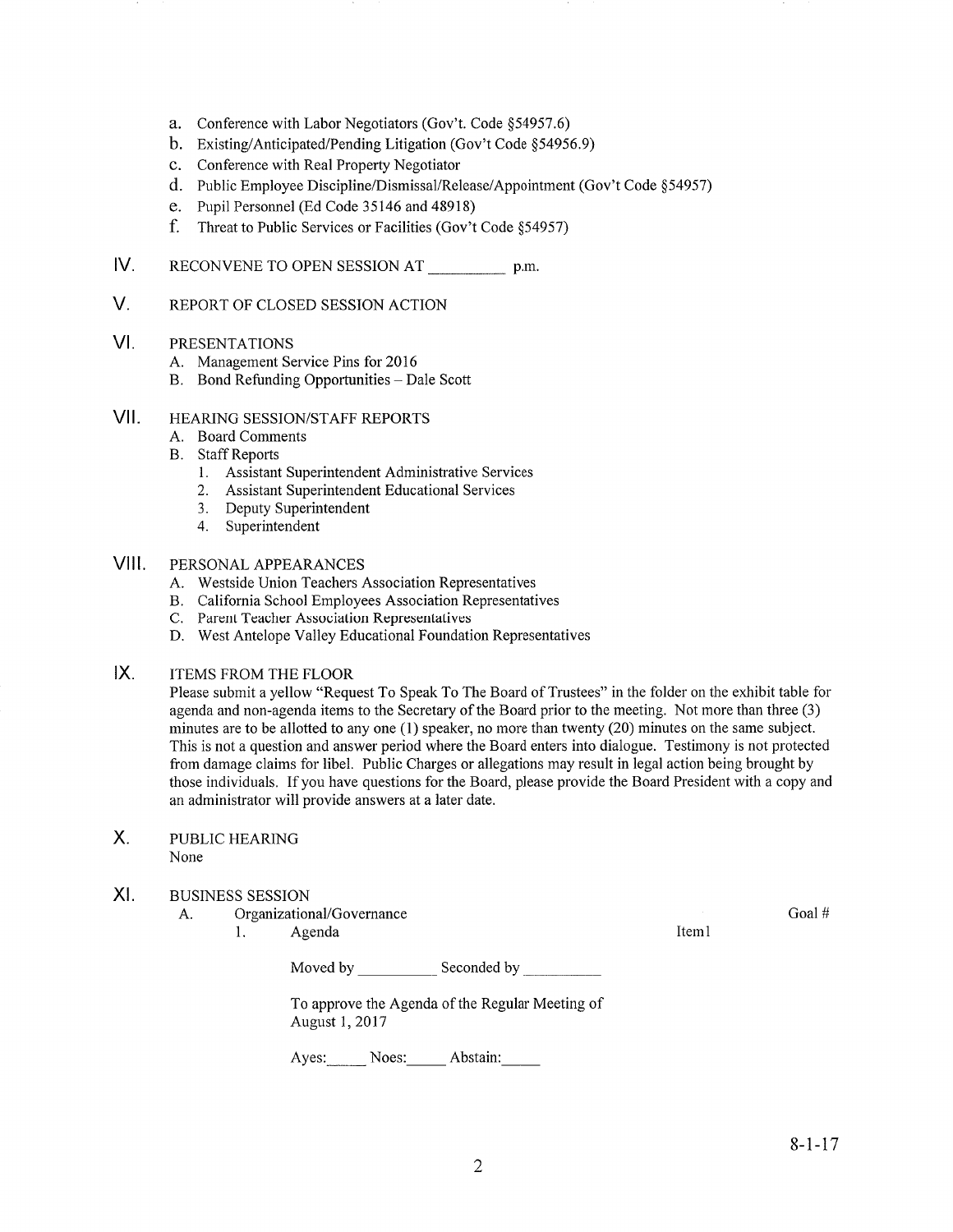Actions proposed for the Consent Calendar, are items with adopted policies and approved practices of the District and are deemed routine in nature. They will be acted upon in one motion, without discussions, unless members of the Board request an item's removal. The item will then be removed from the motion to approve and after the approval

Items2a -2h Goal #

|    | of the consent agenda the item(s) will be heard.                                                                                                                                                                                                                                                                                                                                                                                                                                                                                                                                                                  |        |
|----|-------------------------------------------------------------------------------------------------------------------------------------------------------------------------------------------------------------------------------------------------------------------------------------------------------------------------------------------------------------------------------------------------------------------------------------------------------------------------------------------------------------------------------------------------------------------------------------------------------------------|--------|
| 2. | Consent<br>Minutes of the Regular Meeting on June 27, 2017<br>a.<br>Gift to the District<br>b.<br>Williams Uniform Complaint Quarterly Report<br>c.<br>d.<br>Personnel Report<br>Purchase Orders<br>e.<br>f.<br>Consultant/Contract Schedule<br>Conference/Workshop Schedule<br>g.<br>Contractor Pre-Qualifications Listing<br>h.<br>Moved by Seconded by Seconded by Seconded by Seconded by Seconded by Seconded by Seconded by Seconded by Seconded by Seconded by Seconded by Seconded by Seconded by Seconded by Seconded by Seconded by Seconded by Seconded<br>Approval of the Consent Items as presented. |        |
|    | Ayes: Noes: Abstain:                                                                                                                                                                                                                                                                                                                                                                                                                                                                                                                                                                                              |        |
| 3. | Revised Conflict of Interest code                                                                                                                                                                                                                                                                                                                                                                                                                                                                                                                                                                                 | Item 3 |
|    | Approval of the revised Conflict of Interest Code                                                                                                                                                                                                                                                                                                                                                                                                                                                                                                                                                                 |        |
|    | Ayes: Noes: Abstain:                                                                                                                                                                                                                                                                                                                                                                                                                                                                                                                                                                                              |        |
| 4. | Inter District Transfer Agreement between Westside<br>Union School District and Southern Kern Unified School<br>District                                                                                                                                                                                                                                                                                                                                                                                                                                                                                          | Item 4 |
|    |                                                                                                                                                                                                                                                                                                                                                                                                                                                                                                                                                                                                                   |        |
|    | Approval of the Inter District Transfer Agreement between<br>Westside Union School District and Southern Kern<br>Unified School District                                                                                                                                                                                                                                                                                                                                                                                                                                                                          |        |
|    | Ayes: Noes: Abstain:                                                                                                                                                                                                                                                                                                                                                                                                                                                                                                                                                                                              |        |
| 5. | <b>Educational Services</b><br>Revised Board Policy, Administrative Regulation and<br>Exhibit<br>Exhibit 5123, Promotion/Acceleration/Retention<br>BP/AR 5141.52, Suicide Prevention                                                                                                                                                                                                                                                                                                                                                                                                                              | Item 5 |

Moved by \_\_\_\_\_\_\_\_\_\_\_\_\_\_ Seconded by

B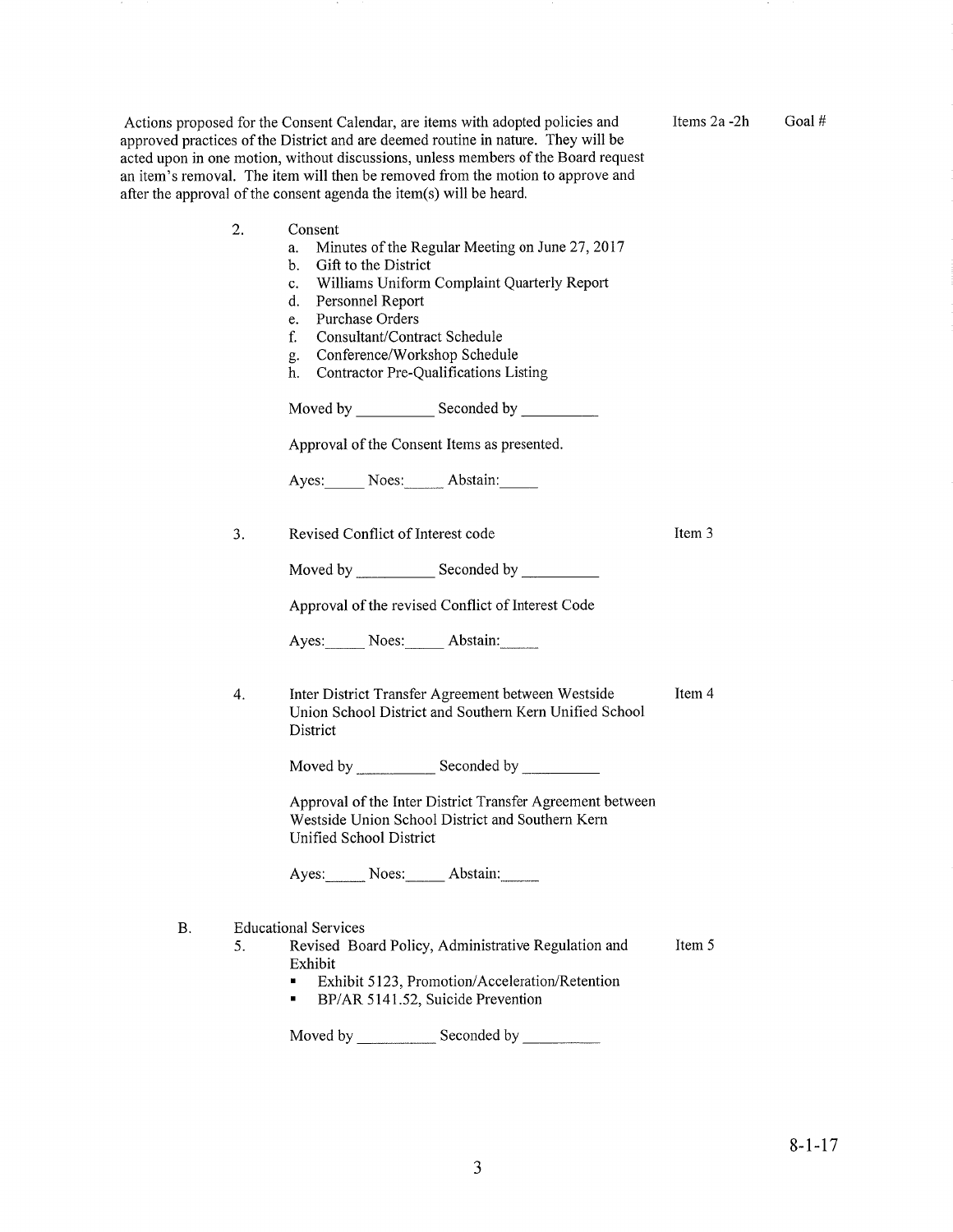Approval of the second and final reading of the revised Board Policy, Administrative Regulation and Exhibit

Ayes: Noes: Abstain:

- 6 Revised Board Policies, Administrative Regulations and Exhibit Item 6
	- BP/AR/E 0520.2, Title I Program Improvement Schools
	- . BP/AR 0520.3. title I Program Improvement Districts
	- . BP 5131 .62, Tobacco
	- . BP/AR 5121, Grades/Evaluation of Student Achievement
	- AR 6158, Independent Study
	- BP/AR 6164.41, Children with Disabilities Enrolled in Private School
	- BP 6179, Supplemental Instruction

Moved by \_\_\_\_\_\_\_\_\_\_\_\_ Seconded by \_

Approval of the first reading of the revised Board Policies, Administrative Regulations and Exhibits

Ayes: Noes: Abstain:

1. Local Control and Accountability Plan Revisions

Item 7

Moved by \_\_\_\_\_\_\_\_\_\_\_\_\_\_\_ Seconded by

Approval of the Local Control and Accountability Plan Revisions

Ayes: Noes: Abstain:

C. Business

8. Citizens' Bond Oversight Committee Annual Report 2016- Item 8 17

Moved by \_\_\_\_\_\_\_\_\_\_\_ Seconded by \_

Approval of the Citizens' Bond Oversight Committee Annual Report 2016-1'7

Ayes: Noes: Abstain:

9. Request to Bid: Prop 39 HVAC Upgrades Item 9

Seconded bv Moved bv

Goal #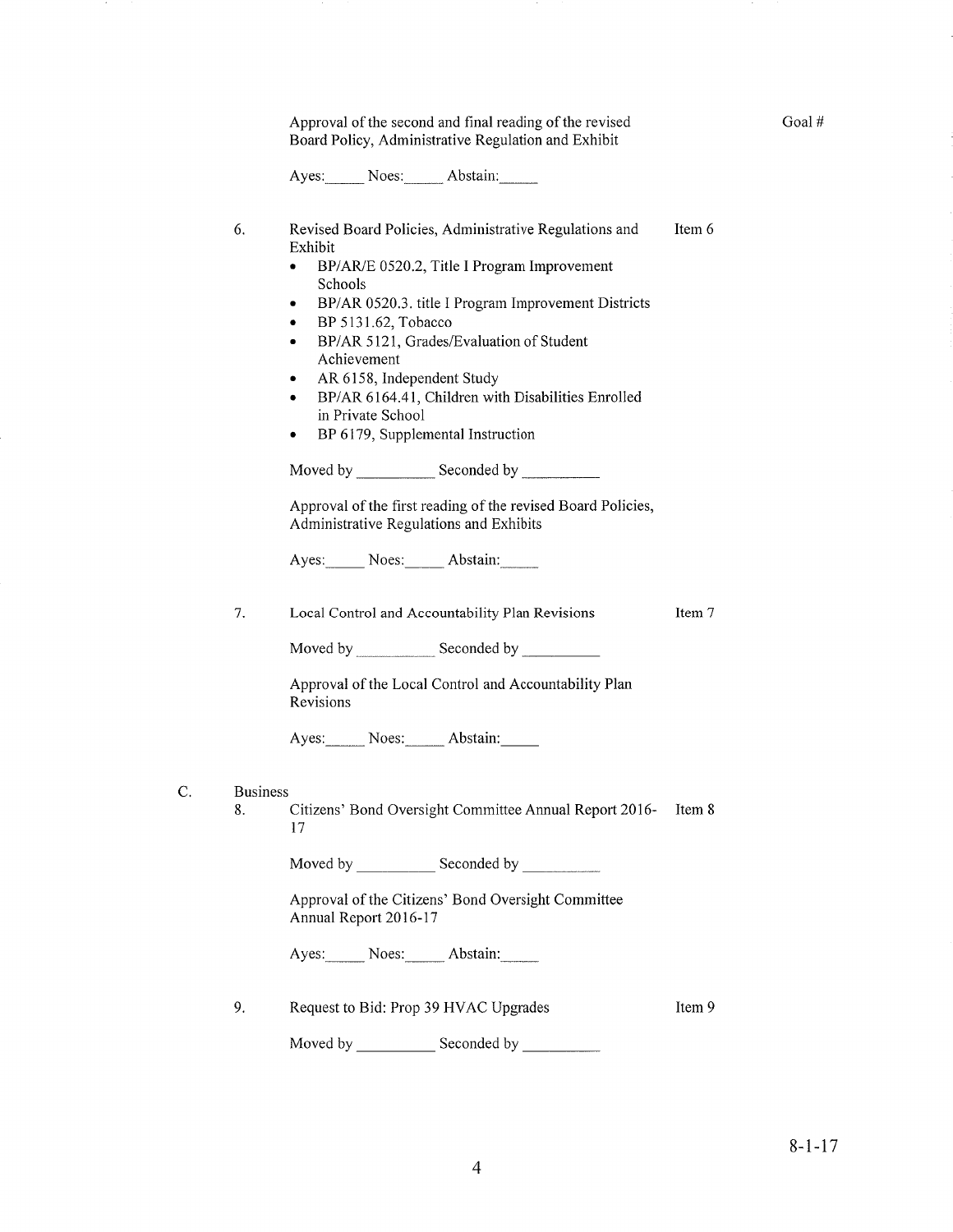### Approval to Request to Bid: Prop 39 HVAC Upgrades

Ayes: Noes: Abstain:

### XII. INFORMATION SESSION

- A. Items From The Floor Continued<br>B. Dates to Remember:
- - 1. Regular Meeting on August 15,2017
- 2. Regular Meeting on September 5, 2017<br>C. Board Comments Continued
	-
- XIII. NEW BUSINESS Future Board Meeting Items
- XIV. CLOSED SESSION - Continued
- XV. RECONVENE TO OPEN SESSION at \_\_\_\_\_\_\_\_\_\_\_\_\_\_\_\_\_ p.m.
- XVI. REPORT OF CLOSED SESSION ACTION

#### XVII. ADJOURNMENT

There being no further business to come before the Board, the regular meeting of August 1,2017 , is adjourned at p.m. by the Board President.

In compliance with the Americans with Disabilities Act, if you need special assistance to access the Board meeting room or to otherwise participate at this meeting, including auxiliary aids or services, please contact Tonya Williams at (661) 722-0716. Notification at least 48 hours prior to the meeting will enable the District to make reasonable arrangements to ensure accessibility to the Board meeting room.

Any writings or documents that are public records and are provided to a majority of the governing board regarding an open session item on this agenda will be made available for public inspection on the District Web Site, www.westside.k12.ca.us or in the District Office located at 41914 50<sup>th</sup> St. West, Quartz Hill, CA 93536 during normal business hours  $(8:00$  a.m.  $-4:00$  p.m.).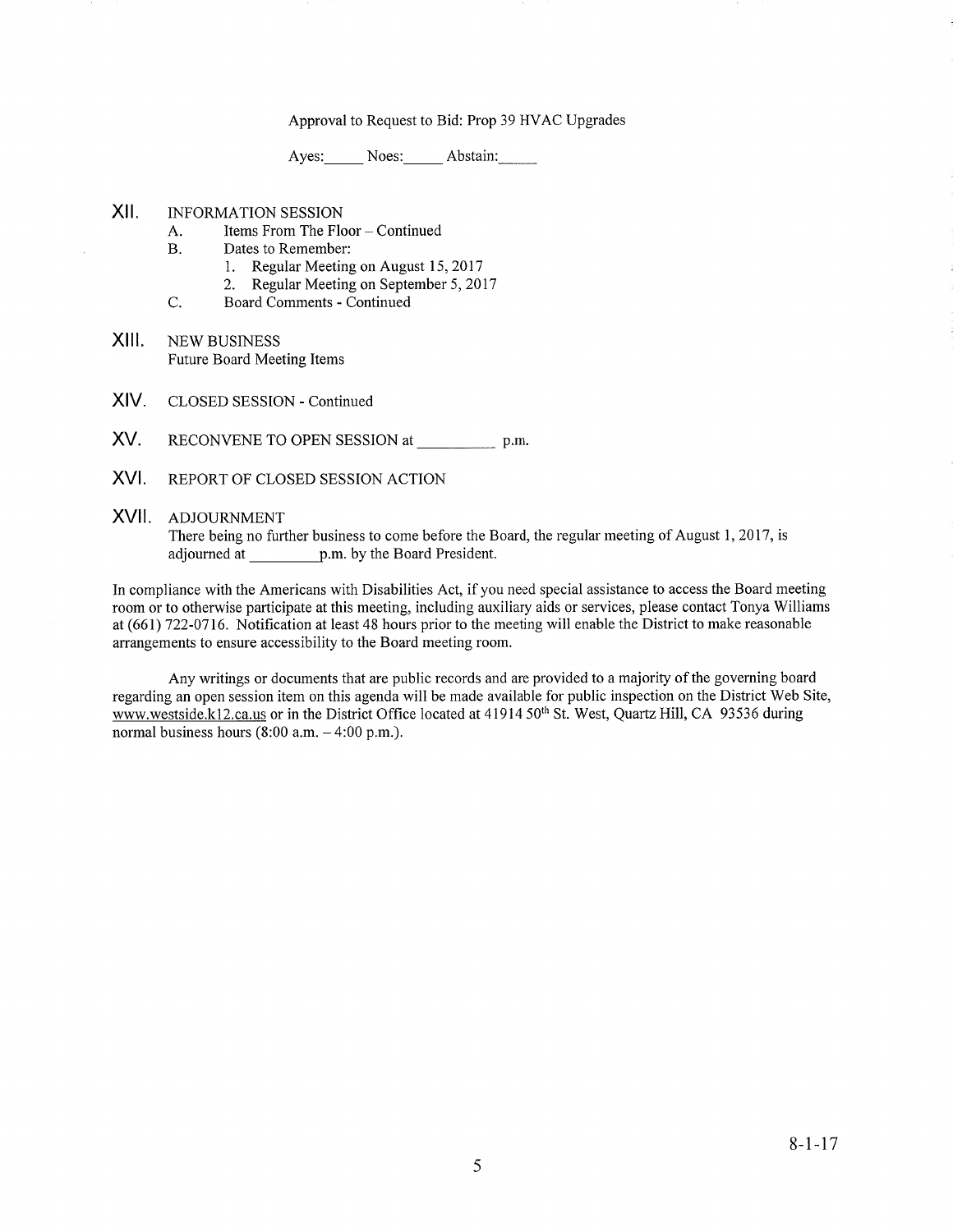# Core Beliefs and Board Goals 2017-2018

The District uses data to create a learning-oriented culture for both staff and students which defines success in terms of improvement and progress.

- 1 WE BELIEVE THAT OUR TEACHERS AND STAFF ARE OUR MOST VALUABLE ASSETS AND RESOURCES
- 2. WE OPERATE WITH TRANSPARENCY, TRUST AND INTEGRITY, GOVERNING IN A DIGNIFIED, PROFESSIONAL MANNER, TREATING EVERYONE WITH CIVILITY AND **RESPECT**

#### WE ARE ABSOLUTELY COMMITTED TO PROVIDING A SAFE, DISTINGUISHED AND ENGAGING LEARNING ENVIRONMENT THAT ENSURES ALL STUDENTS LEARN TO THEIR HIGHEST POTENTIAL  $3.$

- $\hat{\epsilon}$  A. Build the capacity of board and district staff in developing and monitoring data related to goals and priorities specifically in the area of cultural responsiveness and educational equity
- B. A key concem and priority for this governing board is improving the accuracy and consistency of grading which should measure what students know, as they play a crucial role in every aspect of students' academic lives and future lives as global citizens. Areas of concern are: 1) Grades reflect progressive and mastery of content. 2) They are predictable and understood by parents and third parties. 3) That non-academic factors are graded separately. 4) The system adopted is not overwhelming for teachers. èp
	- \* Annual Report by Educational Services

#### WE ARE ABSOLUTELY COMMITTED TO PROVIDING THE NECESSARY FACILITIES TO MEET THE HOUSING AND EDUCATION NEEDS OF OUR CHANGING STUDENT POPULATION AND A VISION THAT PROMOTES AND SUPPORTS THEIR FUTURE 4

- $\partial$ . A. Continue the Cottonwood elementary School modernization
- ôp B. Receive annual updates to the District's Facilities Master Plan while exploring and securing options to finance the plan.
- ôp C. Continue to implement sustainable clean energy programs that promote the long-term wellbeing of both the District's finances and the environment.
	- \* Annual Report by Business Services

#### WE ARE FISCALLY TRUSTWORTHY AND DEDICATED TO RESPONSIBLE FINANCIAL ACCOUNTABILITY 5

WE BELIEVE IN AND PROMOTE PARENT AND COMMUNITY INVOLVEMENT IN WESTSIDE UNION SCHOOL DISTRICT 6.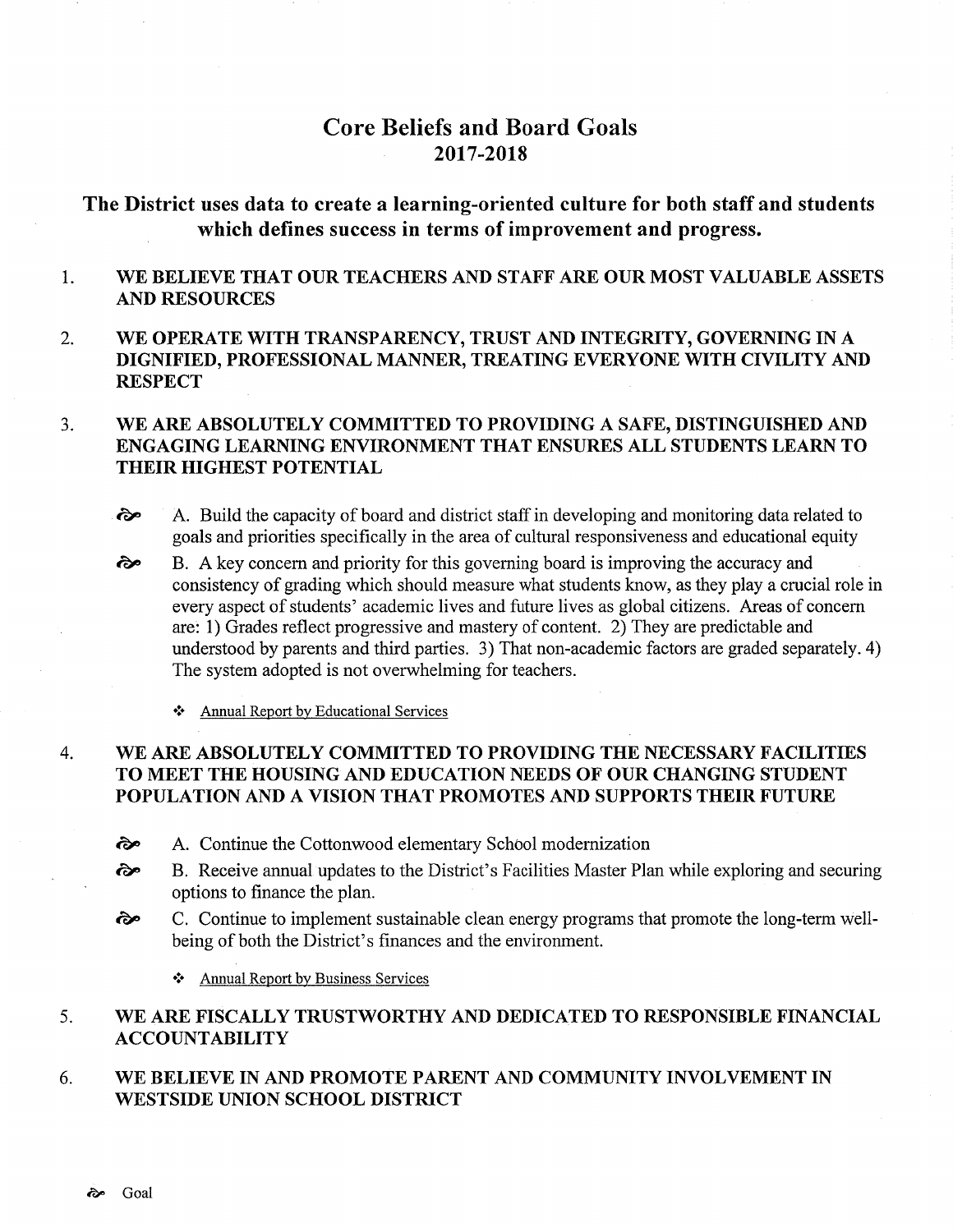## <sup>2017</sup>-2018 Board Expectations

# The District uses data to create a learning-oriented culture for both staff and students which defines success in terms of improvement and progress.

## 1. WE BELIEVE THAT OUR TEACHERS AND STAFF ARE OUR MOST VALUABLE ASSETS AND RESOURCES

#### EXPECTATIONS:

- a, Provide staffdevelopment to enable employees in a job classifications to maintain and improve their skills to meet stated goals of the Board to meet the needs of students. Continuously monitor and re-evaluate formula-driven staffing levels that adequately address student ratios and campus needs for all classifications of employees (classified, certificated, confidential, and administration)
- Maintain and monitor administrative training programs to enable existing staff to become administrators or to increase the skills of current administrators to assume increasing levels of responsibility in the future as well as immediately assisting with the reduction of attendance issues, traffic safety and student discipline at all school sites. Create programs that enable classified employees who want to become teachers to obtain the necessary information to do so, and work with the CSEA Board to make sure members know about contractual benefrts available when taking college classes. As grants become available to help classified employees become teachers, apply for any for which the District is eligible. b
- Provide ongoing recognition for school achievement, program development, i.e., California Gold Ribbon, Golden Bell, Employee of the Year, and Program Innovation: Joe Walker STEALTH, Gregg Anderson Academy, The IDEA Academy at Cottonwood, Westside Academy and Hillview 6<sup>th</sup> Grade Academy c.
- Continue a long-term plan to provide total compensation for all positions within the district that is competitive with the surrounding Antelope Valley elementary school districts d.
- Provide ongoing training to ensure a safe work place for all employees e.
- As funds are available revenues will be placed in a separate account to pay for long term postemployment benefits f.
	- a, d & e Annual Report by Human Resources a.
	- b. b & c Annual Report from Superintenden
	- c. f— Annual Report by Business Services

## 2. WE OPERATE WITH TRANSPARENCY, TRUST AND INTEGRITY, GOVERNING IN A DIGNIFIED, PROFESSIONAL MANNER, TREATING EVERYONE WITH CIVILITY AND RESPECT

#### EXPECTATIONS

a. Continue to improve the knowledge level of trustees through ongoing training, participation in political actions that influence improved funding and legislation for educational programs, and programs of independent study. All Board Members will attend the CSBA Annual Education Conference, with a report of sessions attended at a future Board Meeting, and receive a Masters in Governance certification

- b. The board will initiate the annual process for self-evaluation in June
- c. Annually set objectives to meet the goals of the district in June
- d. Continue to improve working relationship with employee unions to enable communications that enhance the overall well-being of the district including all employees
- e. A public-friendly version of the three major budget reports of the year shall be posted on the website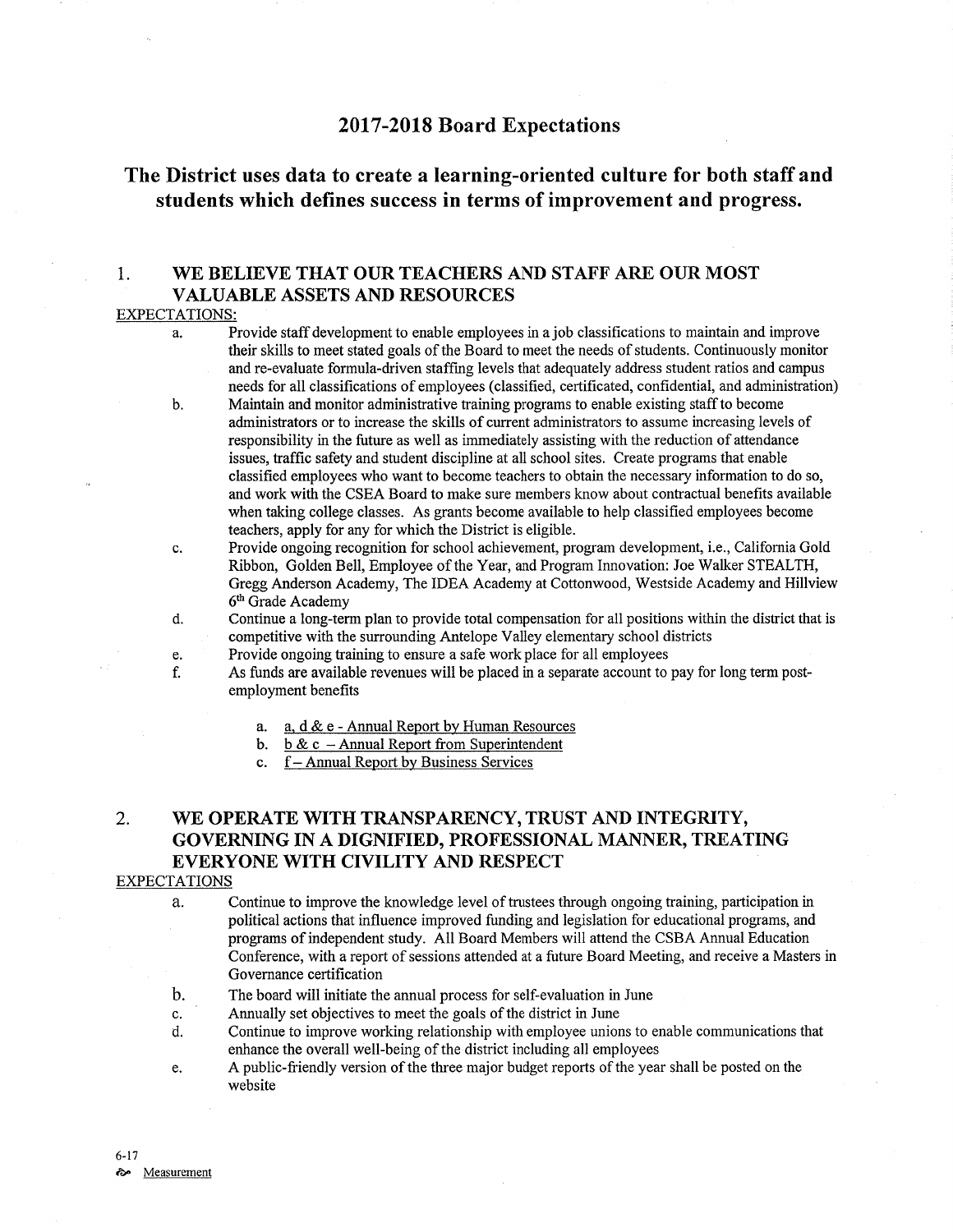## 3. WE ARE ABSOLUTELY COMMITTED TO PROVIDING A SAFE, DISTINGUISHED AND ENGAGING LEARNING ENVIRONMENT THAT ENSURES ALL STUDENTS LEARN TO THEIR HIGHEST POTENTIAL EXPECTATIONS:

- a. Staff will monitor comprehensive plans for improving student achievement including the Local Control Accountability Plan (LCAP) and the Comprehensive Safety Plans including the sections related to student discipline.
- b. All students will receive rigorous and effective instruction, support and intervention that afford equitable access to a high quality educational experience in an environment that nurtures critical thinking, communication, collaboration, creativity and social responsibility.
- c. Teachers will use research-based best practices to design and deliver instruction, which addresses the knowledge, concepts and skills outlined in the State Standards. Teachers will design lessons that actively engage the minds of all learners with that which is to be learned. Leaming objectives that describe what students will be able to do successfully and independently at the end of each lesson will be clearly articulated. Formative assessment will be used to guide and inform instruction. Summative assessment will be used to measure student learning.
- d. Professional Development will be aligned to improve student outcomes. Data will be collected to substantiate growth in student achievement.

## 4. WE ARE ABSOLUTELY COMMITTED TO PROVIDING THE NECESSARY FACILITIES TO MEET THE HOUSING AND EDUCATION NEEDS OF OUR CHANGING STUDENT POPULATION AND A VISION THAT PROMOTES AND SUPPORTS THEIR FUTURE

#### **EXPECTATION**

- a. Monitor and maintain high-quality information technology systems throughout the District b. Modernize
- 

## 5. WE ARE FISCALLY TRUSTWORTHY AND DEDICATED TO RESPONSIBLE FINANCIAL ACCOUNTABILITY

#### EXPECTATIONS:

- a. Continue to decrease encroachment of general funds by Special Education<br>b. Continue to update and implement the adopted Technology Plan<br>c. Continue to increase operational efficiency
- 
- 
- c. Continue to increase operational efficiency<br>d. Citizens Oversight Committee will hold required meetings<br>e. Set budget priorities based on the goals of the District
- 
- e. Set budget priorities based on the goals of the District<br>f. Support and retain partnerships that have a mutual priority to maximize the available dollars for improving programs for students
- 
- g. Maintain student Average Daily Attendance to exceed 96Yo percent. h. Senior Staff to hold twice-yearly fiscal status updates at employee work locations in order to educate and inform our stakeholders
- i. Maintain a financially responsible, positive District budget for the current year and two out years in order to preserve Westside's financial solvency, educational programs and the continued payment of employee salaries.
	- **E** g Annual ADA Report by Business Services
	- èp a. b. c. d. e. f. h & i - Budeet Presentations by Business Services

t